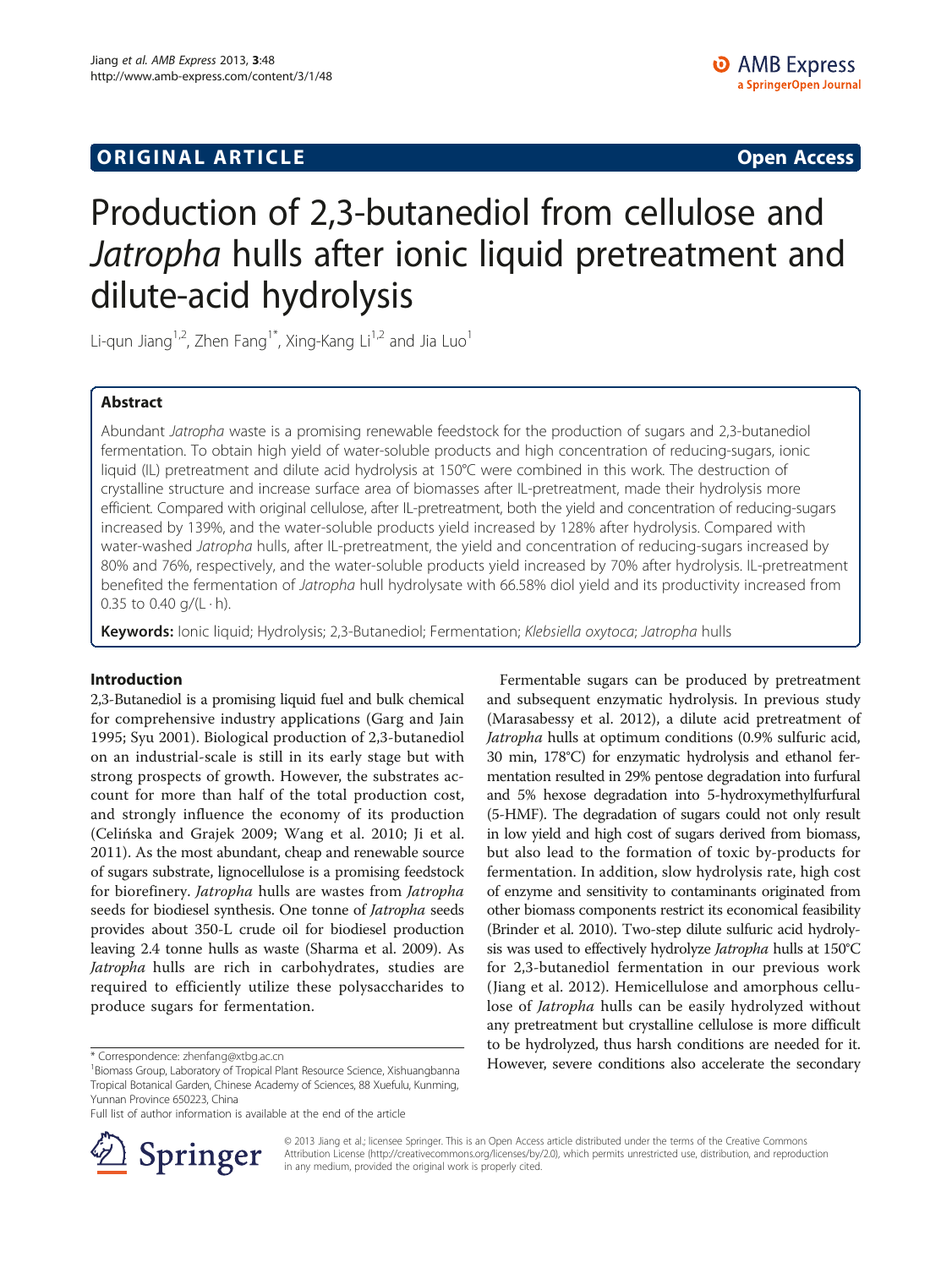decomposition of sugars. In addition, low concentration of fermentable sugars in the hydrolysate is one of the critical issues in the utilization of lignocellulose for biofuels and bio-based chemicals production. Cellulose crystallinity is a negative factor that affects biomass hydrolysis. Ionic liquids (ILs) have excellent properties to treat lignocellulose and make the crystallinity remarkable decrease and structure essentially amorphous and porous for efficient hydrolysis (Tian et al. [2011;](#page-7-0) Li et al. [2013](#page-7-0)). ILs are recyclable and IL-pretreatment is considered as an environmentally-friendly alternative to conventional pretreatment methods (Liu et al. [2012;](#page-7-0) Shafiei et al. [2013](#page-7-0)). As IL-pretreatment can effectively decrystallize cellulose, both hemicellulose and cellulose components can be hydrolyzed simultaneously at relatively moderate conditions after IL-pretreated. This strategy seems a promising route to make full utilization of raw material and achieve high concentration of sugars in the hydrolysate of Jatropha hulls.

In this study, the feasibility of combination of ILpretreatment with dilute acid-hydrolysis of Jatropha hulls for fermentable sugars to produce 2,3-butanediol was evaluated. Microcrystalline cellulose and Jatropha hulls were pretreated by IL1-butyl-3-methylimidazoliuma chloride ([BMIM]Cl) before their subsequent dilute sulfuric acid hydrolysis. Untreated cellulose and water-washed Jatropha hulls were employed as control samples for comparison. The hydrolysates were further fermented to 2,3-butanediol with Klebsiella oxytoca.

## Materials and methods

## Material

Original Jatropha hulls (OJH) were obtained from Xishuangbanna Tropical Botanical Garden in Yunnan, China. They were air-dried at 70°C for 24 h, milled then passed through 80–150 meshes. Structural carbohydrates and lignin in *Jatropha* hulls were determined according to the National Renewable Energy Laboratory (NREL) procedure (Sluiter et al. [2008\)](#page-7-0). The elemental composition of *Jatropha* hulls were analyzed by an organic elemental analyzer (Vario EL III, Hanau, Germany). Microcrystalline cellulose (Cat. No. 6288) was purchased from Sigma (Shanghai), milled to the size of less than 150 meshes and dried in an oven at 60°C for 24 h before use. [BMIM]Cl (purity 99%) was from Lanzhou Institute of Chemical Physics, Chinese Academy of Sciences (Lanzhou, China). The strain used for 2,3-butanediol production was Klebsiella oxytoca (CICC 22912) from China Center of Industrial Culture Collection (Beijing).

## IL-pretreatment

Biomass suspension in IL[BMIM]Cl was prepared by adding 4-g (4 wt%) cellulose or OJH in a 500-mL flask containing 100-g IL. Then, without removing air, the flask was sealed with a cork and placed in oil bath at 120°C with stirring at 400 rpm for 1 h. Deionized water at 90°C (400-mL) was added to the mixture to precipitate biomass with vigorous shaking for 10 s. The regenerated biomass was then transferred into a 1000-mL beaker with deionized water at 75°C, washed with 75°C water (700-mL) thoroughly for 15 times to remove IL, freeze-dried (EYELA 1200 freeze dryer, Tokyo Rikakikai Co., Ltd.) and recovered as ILpretreated cellulose (ILC) or IL-pretreated Jatropha hulls (ILJH). The recovered biomass was weighted and used for sulfuric acid hydrolysis. OJH powders were also washed with 700-mL fresh deionized water at 75°C for 15 times, freeze-dried, and recovered as water-washed Jatropha hulls (WJH). Recovery rate of regenerated biomass was calculated using the following equation:

Recovery rate of regenerated biomass (wt%)  $=$  (Mass of regeneraged biomass)  $\div$ (Mass of initial biomass) × 100%

#### $(1)$

#### Crystallinity measurement

Crystallinity index (CrI) of samples was determined by X-ray diffraction (XRD) in a Rigaku TTR III X-ray diffractmeter (Tokyo). X-ray diffractometer was set at 40 kV and 200 mA. Cu radiation ( $\lambda = 1.54$  Å) was scanned over diffraction angle  $(2\theta^{\circ})$  of 5-50° with a step of 0.01°. CrI was determined by the equation (Segal et al. [1959\)](#page-7-0):

$$
Crl(\%)=(I_{002}-I_{am})/I_{002}\times 100\% \hspace{2cm} (2)
$$

where  $I_{002}$  was the highest peak intensity at an angle of diffraction of  $2\theta = 22.5^{\circ}$ , whereas I<sub>am</sub> was the peak for the amorphous cellulose at  $2\theta = 18^\circ$ .

#### Measurement of specific surface area

Specific surface area of samples was determined by Bruner Emmett and Teller (BET) method (Tristar II 3020, Micromeritics Instrument Co., Ltd, Northcross, GA). Samples were degassed at 100°C for 3 h and nitrogen with relative pressure of 0.05-0.985 was applied in the analyses.

#### Dilute sulfuric acid hydrolysis

The acid hydrolysis reaction was carried out in a 500-mL high pressure autoclave (FCFD05-30, Yantai Jianbang Chemical Mechanical Co. Ltd., Shandong, China). For hydrolysis of Jatropha hulls, 15-g WJH or ILJH powders were loaded in the autoclave containing 200-mL 1.5 wt% dilute sulfuric acid solution, and reacted at 150°C for 0.5 h. For hydrolysis of cellulose, 9 g or 15 g untreated cellulose or ILC powders were loaded in the autoclave with 200-mL 4 wt% dilute sulfuric acid, and reacted at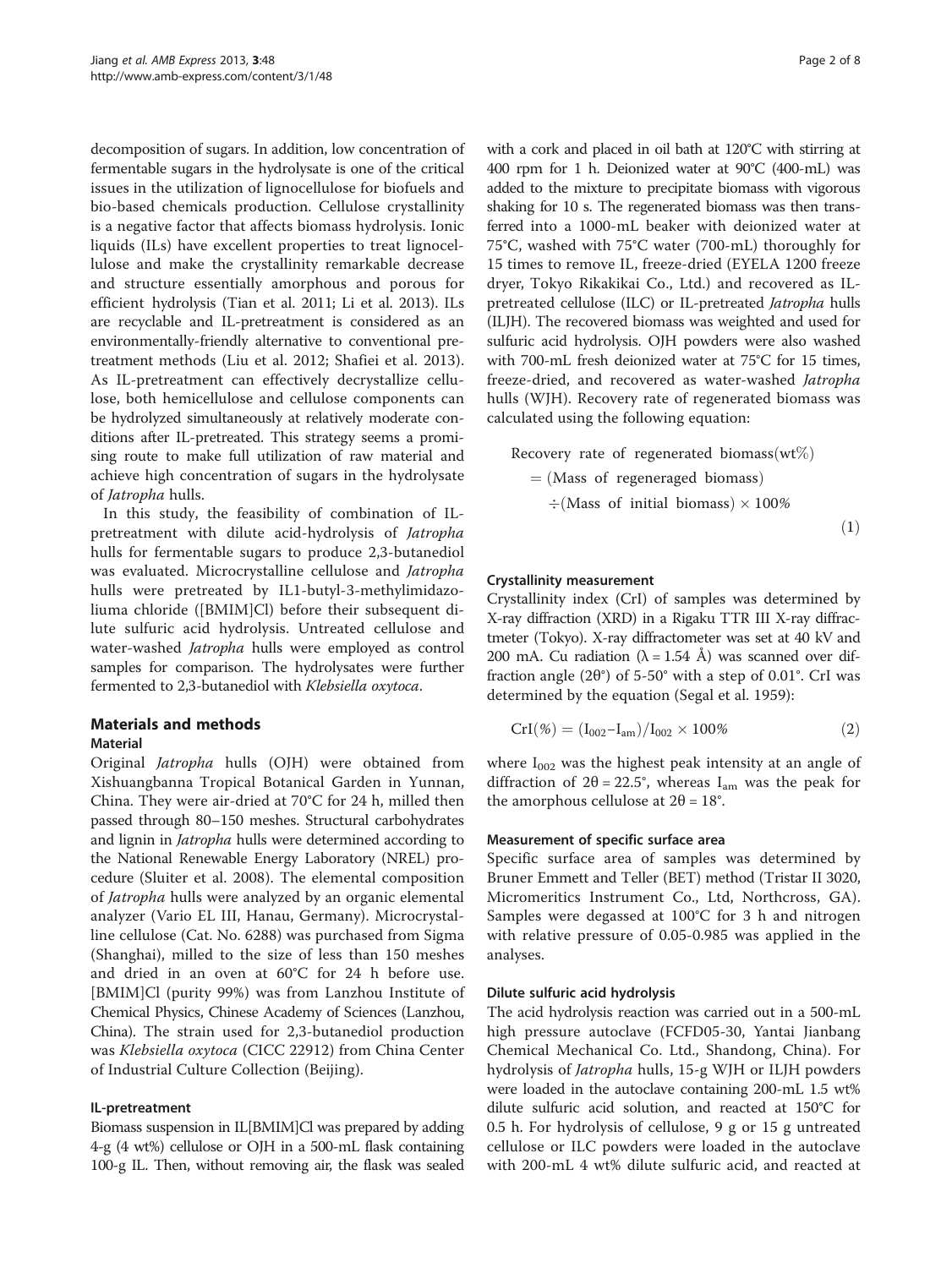<span id="page-2-0"></span>150°C for 1 h. Concentrations of furfural and 5-HMF were analyzed by high performance liquid chromatography (HPLC, LC-20A, Shimadzu, Tokyo) fitted with a refractive index detector and Aminex HPX-87H column (Bio-Rad, Hercules, CA) at 60°C with 0.005 M  $H_2SO_4$  as mobile phase at a flow rate of 0.6 mL/min. The carbon amount in the aqueous phase was determined by total organic carbon (TOC) analyzer (TOC-5000A, Shimadzu). Concentration of reducing-sugars in hydrolysate solutions was measured by 3,5-dinitrosalicylic acid (DNS) method using an ultraviolet–visible (UV-Vis) spectrophotometer (UV 1800, Shimadzu) (Miller [1959](#page-7-0)). The yield of watersoluble products and the yield of reducing-sugars were calculated as follows:

Reducing-sugars yield $(wt\%)$ 

 $=$  (Mass of reducing-sugars)

 $\div$ (Mass of cellulose + Mass of hemicellulose)  $\times 100\%$ 

Water-soluble products yield  $(wt\%)$ 

= (Carbon mass of water-soluble organic compounds)  
\n
$$
\div
$$
 (Carbon mass of biomass) × 100%

The hydrolysates were neutralized with calcium hydroxide to pH 7.0 and concentrated under vacuum at 60–70°C to achieve approximately 100 g/L sugar concentration. The concentrated hydrolysate solutions (100 mL) were detoxicated in a 250-mL flask containing 2-g activated charcoal (Baoman Biochemical Co. Ltd., Shanghai). The flask was placed in a shaker at 50°C and 200 rpm for 2 h. Finally, after removing the charcoal by filtration, the solutions were ready for fermentation.

### Fermentation

The microorganism and the media were expressed in previous study (Jiang et al. [2012](#page-7-0)). Fermentation experiments were carried out in 250-mL flasks loaded with 50-mL sample solution at 150 rpm and 37°C for 60 h. Samples were collected periodically for product concentration analyses. Dry cell weight (DCW) was determined by measuring the absorbance of broth at 600 nm  $(OD_{600})$ using an UV-Vis spectrophotometer (UV1800, Shimadzu) and calculated by the calibrated equation:  $DCW$  ( $g/L$ ) =  $0.4491 \times OD_{600} + 0.0388$  ( $R^2 = 0.984$ ). The concentration of 2,3-butanediol and acetoin in fermentation broth was determined by HPLC fitted with a refractive index detector and Aminex HPX-87H column at 60°C with 0.005 M  $H_2SO_4$  as mobile phase at a flow rate of 0.6 mL/min. Both 2,3-butanediol and acetoin were considered as the target products in 2,3-butanediol fermentation, and expressed as diol yield:

Diol yield  
(wt%) = (Mass of 2, 3-butanediol + Mass of acetoin)  
\n
$$
\div
$$
 (Mass of consumed reducing-sugars)  $\times$  100%  
\n $\div$ 

 $(5)$ 

#### Results

 $(3)$ 

 $(4)$ 

## Biomass recovery and chemical composition before and after pretreatment

The recovery rate of regenerated biomass was determined after IL-pretreatment and collection followed by freeze-drying. It was reported that the recovery rate and chemical composition were affected by sources of biomass, types of ILs, pretreatment time and temperature (Uju et al. [2012](#page-7-0)). In this work, the recovery rate of ILC was 93.9%. Jatropha hulls were composed of cellulose, hemicellulose, lignin, long-chain fatty acids, free phenolics and other considerable unknown impurities (Jiang et al. [2012](#page-7-0)). After washed by water or pretreated by IL, large amount of water- or IL-soluble fraction contained in Jatropha hulls was removed and resulted in low recovery rate of pretreated hulls (69.7% for WJH and 66.7% for ILJH) and relatively increase of biopolymers (cellulose, hemicellulose and lignin) [from 69.6% in OJH to 88.1% in WJH and 91.6% in ILJH, respectively (Table 1)].

The chemical components and elemental composition of untreated and pretreated Jatropha hulls were analyzed and listed in Table 1. The content of cellulose in ILJH (48.8%) was nearly equivalent that in WJH (48.5%), but the content of hemicellulose in ILJH (12.9%) was slightly lower than that in WJH (14.6%). The composition of C, H and N in Jatropha hulls changed little (C: 39.2-40.0%; H: 5.5-5.9%; N: 1.1-1.3%) before and after IL-pretreatment.

Table 1 Chemical and elemental compositions of Jatropha hulls before and after pretreatment

|                  | OJH (wt%)      | WJH (wt%)      | ILJH (wt%)     |
|------------------|----------------|----------------|----------------|
| Recovery rate:   |                | 69.7           | 66.7           |
| Components:      |                |                |                |
| Hemicellulose    | $12.9 \pm 0.7$ | $14.6 \pm 0.2$ | $12.9 \pm 0.1$ |
| Cellulose        | $34.3 \pm 0.6$ | $48.5 \pm 0.4$ | $48.8 \pm 0.4$ |
| Lignin           | $22.4 \pm 0.1$ | $25.0 \pm 0.7$ | $29.9 \pm 0.7$ |
| Total            | 69.6           | 88.1           | 91.6           |
| <b>Elements:</b> |                |                |                |
| Carbon           | 39.2           | 40.0           | 40.0           |
| Hydrogen         | 5.5            | 5.0            | 5.9            |
| Nitrogen         | 1.1            | 1.0            | 1.3            |
| Total            | 45.8           | 46.0           | 47.2           |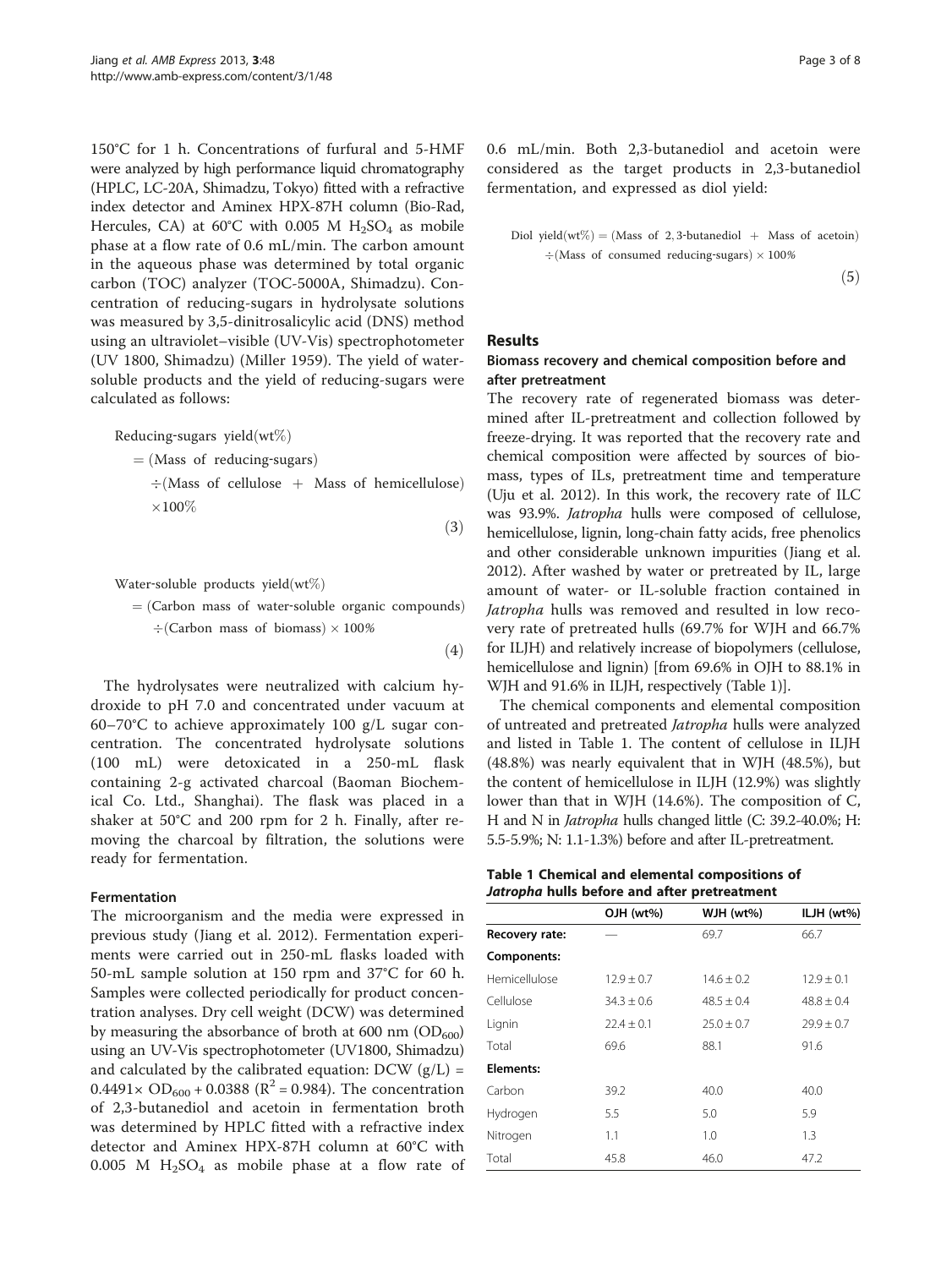

Figure 1 Image of oven dried IL-pretreated cellulose.

## Structural characteristics of the recovered biomass

IL-pretreatment could change the crystalline structure and morphology of cellulose by disrupting inter- and intra-chain hydrogen bonding. In this study, after ILpretreatment and dried in an oven at 70°C, cellulose became hard plastics-like material (Figure 1) that is hard to be hydrolyzed. Therefore, freeze-drying was used and the structure of biomass became fluffy (Figure 2: b vs. a; d vs. c). The crystallinity and surface area of biomass were evaluated as the most important factors to interpret the structural evolution of biomass after pretreatment. XRD profiles of biomass (Figure [3\)](#page-4-0) showed that untreated cellulose (curve a) has five distinct peaks with their diffraction angles (2θ) at around 14.8°, 16.3°, 20.5°, 22.7° and 34.5° that are regarded as characteristics of plane (101), (101), (021), (002) and (040) of cellulose I (Cheng et al. [2011](#page-7-0)). However, after IL-pretreatment, the intensity of crystalline peaks at 14.8°, 16.3°, 22.7° and 34.5° decreased remarkably or even disappeared with a flat and broad peak remained at around 20.7° (curve b). This was due to the reduction in crystalline degree and the transformation of cellulose I to II (Park et al. [2010](#page-7-0)). In curve c, the intensity of crystalline peaks of cellulose I in WJH decreased. The reason was that amorphous cellulose, and cellulose connected with hemicellulose and lignin in WJH decreased the crystallinity. After ILpretreatment, the intensity of peaks (e.g., 002) dropped further (curve d).

CrI of biomass samples was calculated based on XRD data for quantitative comparison (Table [2](#page-4-0)). The CrI values of untreated cellulose and WHJ were 95% and 56%, respectively. After IL-pretreatment, the CrI value decreased

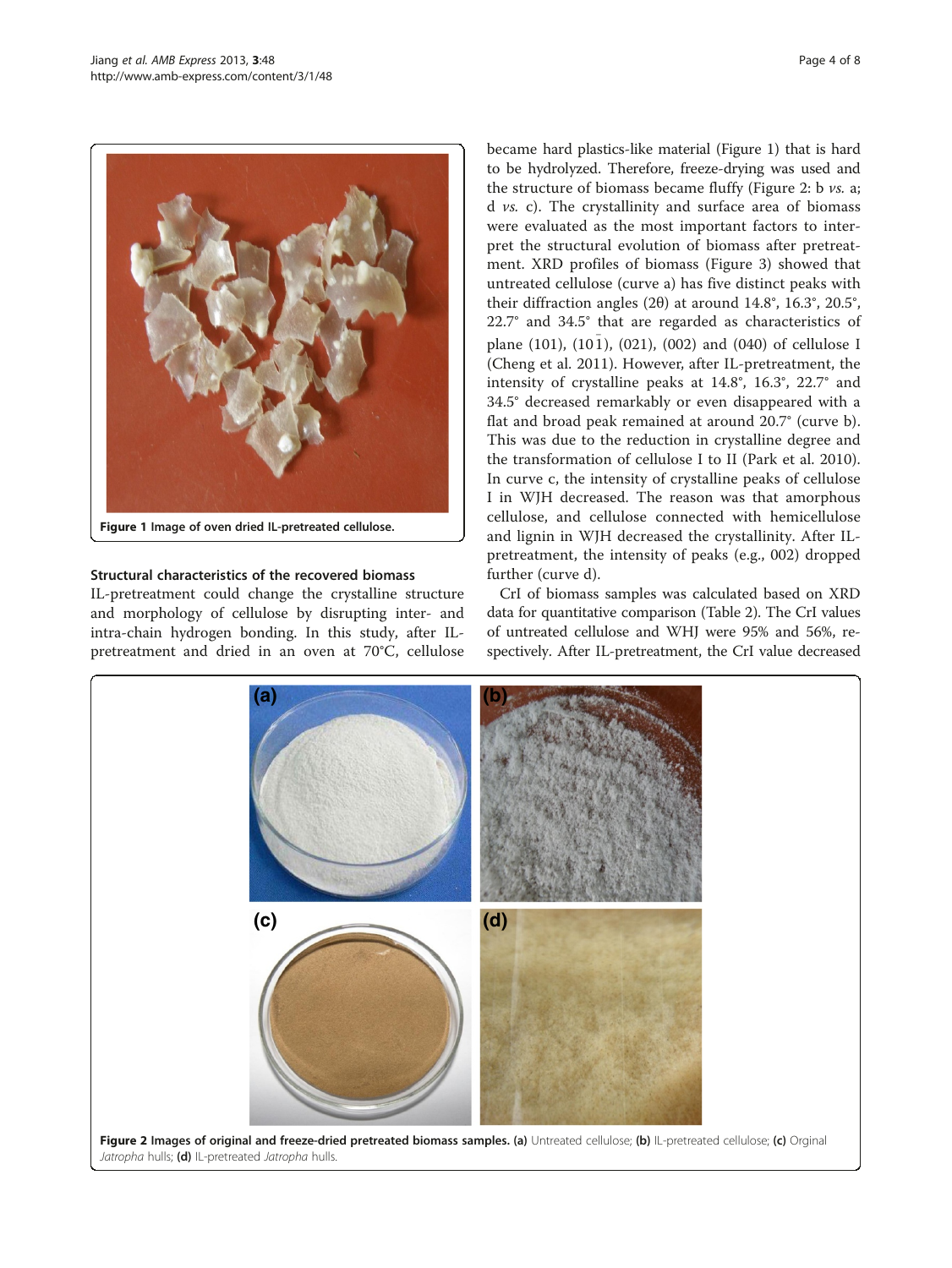to 18% for ILC and to 19% for ILJH, respectively. BET surface area of recovered biomass samples was analyzed and given in Table 2. The surface area of ILC was 3.7 m<sup>2</sup>/g, 1.54 times that of untreated cellulose (2.4 m<sup>2</sup>/g). Similarly, the surface area of ILJH was  $4.4 \text{ m}^2/\text{g}$ , 1.52 times that of WJH (2.9  $m^2/g$ ). The significant decrease in CrI and increase in BET surface area would increase cellulose surface accessibility and theoretically enable more efficient hydrolysis.

#### Dilute sulfuric acid-hydrolysis

Based on the previous two-step hydrolysis work on Jatropha hulls (Jiang et al. [2012\)](#page-7-0), the mild first-step optimal conditions (150°C, 1.5 wt% acid concentration, 0.5 h) were selected in this work for the hydrolysis of Jatropha hulls (WJH and ILJH) to avoid secondary decomposition of sugars from hemicellulose. The severe second-step optimal conditions (150°C, 4 wt% acid concentration, 1 h) were used for the hydrolysis of cellulose (untreated cellulose and ILC). The yields of water-soluble products, reducing-sugars and by-products (5-HMF and furfural) were listed in Table [3.](#page-5-0) The hydrolysis efficiency of cellulose for sugars production was greatly enhanced after IL-pretreatment. Compared with original cellulose, after IL-pretreatment of cellulose, the yield and concentration of reducing-sugars increased by 139% (from 33.6 to

Table 2 Crystallinity index and BET surface area of biomass

| <b>Biomass</b>      | <b>Crystallinity index</b><br>(%) | <b>BET</b> surface area<br>$(m^2/g)$ |
|---------------------|-----------------------------------|--------------------------------------|
| Untreated cellulose | 95                                | 74                                   |
| $\parallel$ C       | 18                                | 37                                   |
| <b>WJH</b>          | 56                                | 2.9                                  |
| $II$ JH             | 19                                | 4.4                                  |

80.2%) and 139% (from 15.1 to 36.1 g/L), respectively, and the yield of water-soluble products increased by 128% (from 39.5 to 90.0%) after hydrolysis at 150°C with 4 wt%  $H_2SO_4$  for 1 h. More cellulose (15 g) was used to obtain high-concentrated sugars, both yield (from 28.7 to 71.2%) and concentration of reducing-sugars (from 21.5 to 53.4 g/L) increased by 148%, and the yield of watersoluble products increased by 128% (from 34.8 to 79.3%). As ILC increased from 9 to 15 g, both the yield of reducing-sugars and yield of water-soluble products decreased to 71.2% and 79.3% from 80.2% and 90.0%, respectively, while the concentration of reducing-sugars increased remarkably (from 36.1 to 53.4 g/L). In the hydrolysis of Jatropha hulls, 15-g samples were used in order to obtain high yield of reducing-sugars. Compared with WJH, for ILJH, the yield and concentration of reducing-sugars increased by 80% (from 47.6 to 85.7%) and 76% (from 22.6 to 39.7 g/L), respectively, and the yield of water-soluble products increased by 70% (from 35.5 to 60.2%) after hydrolysis at 150°C with 1.5 wt%  $H<sub>2</sub>SO<sub>4</sub>$  for 0.5 h. The yield of water-soluble products for Jatropha hulls was lower than that for cellulose due to its content of lignin (Eq. [4\)](#page-2-0).

Furfural and 5-HMF were inhibitors in fermentation, while their formation also meant the loss of fermentable sugars. So, furfural and 5-HMF should be avoided. In this work, the increase of the total yield of furfurals (5-HMF and furfural) after IL-pretreatment meant more secondary degradation (from 2.1% for WJH to 3.0% for ILJH). The by-products can be reduced by using more moderate reaction conditions (such as, lower  $H_2SO_4$  concentration, shorter reaction time and lower temperature).

#### Fermentation

After distilled condensation and detoxification by charcoal adsorption, furfural and 5-HMF were removed. The hydrolysates (76.91-81.15 g/L reducing-sugars) were fermented for 2,3-butanediol production, with results given in Figures [4](#page-5-0) and [5](#page-6-0), and Table [4](#page-6-0). In Figure [4](#page-5-0)a, the fermentation of hydrolysates from untreated cellulose was undertaken with initial reducing-sugars concentration of 80.65 g/L in flasks. After 60 h, 5.76 g/L DCW and 32.41 g/L diol were achieved, giving diol productivity of 0.54 g/(L $\cdot$ h) and yield of 40.61% (equivalent to 81.22% of the theoretical value). In Figure [4](#page-5-0)b, ILC hydrolysate  $(81.15 \text{ g/L})$  achieved 5.93 g/L DCW and 33.49 g/L diol, with diol yield of 41.60% (equivalent to 83.20% of the theoretical value) and diol productivity of 0.56  $g/(L \cdot h)$ . It was clearly demonstrated that diol yield and productivity from ILC hydrolysate were close to those from untreated cellulose hydrolysate because their hydrolysates had similar components. The hydrolysates from celluloses with and without pretreatment after detoxification were free of the contaminants that inhibited

<span id="page-4-0"></span>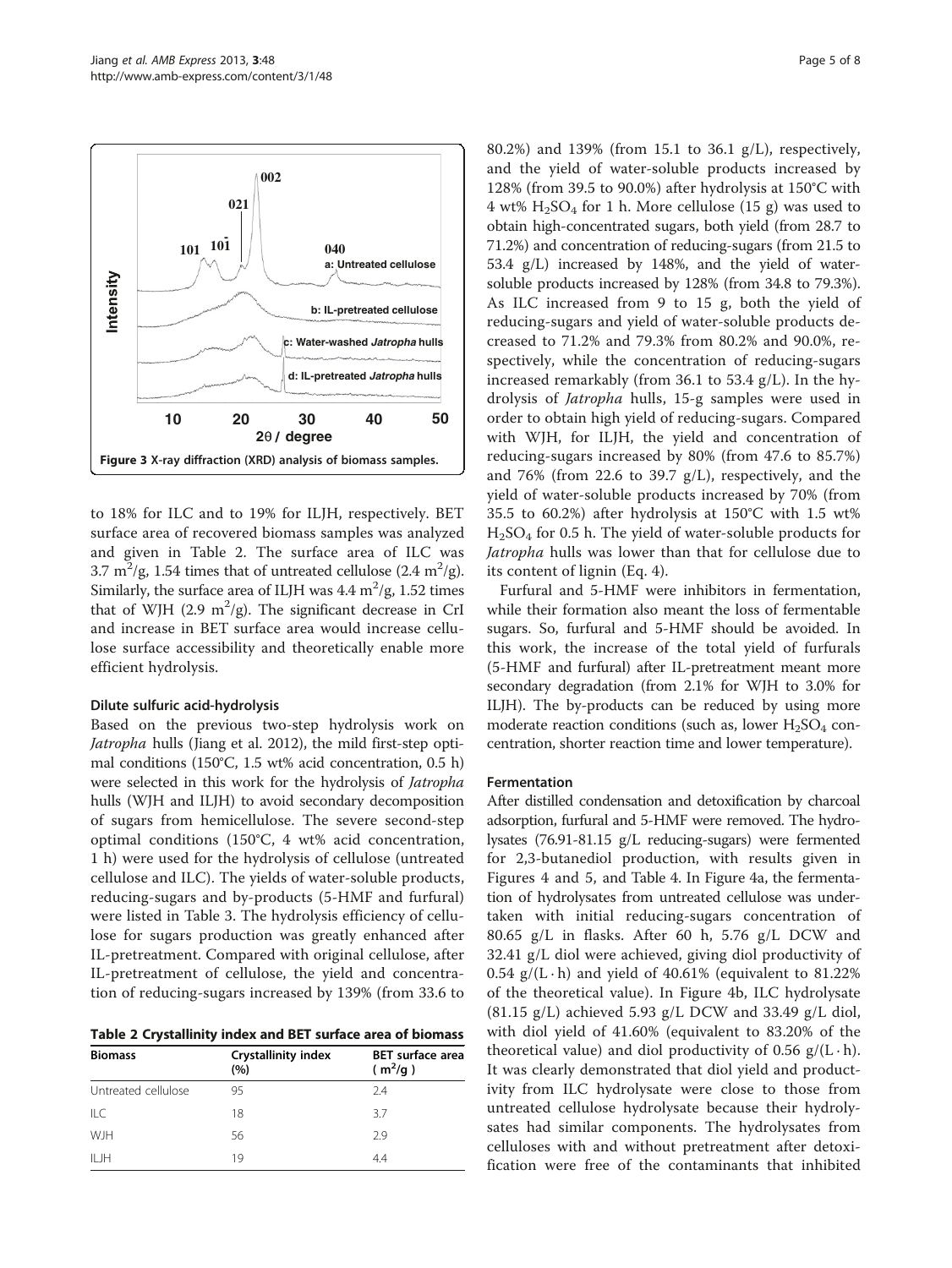| Biomass*      | Yield of reducing-sugars<br>$(%)^{**}$ | <b>Concentration of</b><br>reducing-sugars (g/L) | Yield of water-soluble<br>products (%) | Yield of 5-HMF<br>$(%)**$ | <b>Yield of furfural</b><br>$(%)**$ |
|---------------|----------------------------------------|--------------------------------------------------|----------------------------------------|---------------------------|-------------------------------------|
| $C - 9$       | 33.6                                   | 15.1                                             | 39.5                                   | 0.4                       | 0.1                                 |
| $C-15$        | 28.7                                   | 21.5                                             | 34.8                                   | 0.4                       | 0.1                                 |
| ILC-9         | 80.2                                   | 36.1                                             | 90.0                                   | 1.3                       | 1.5                                 |
| $ILC-15$      | 71.2                                   | 53.4                                             | 79.3                                   | 0.7                       | 0.7                                 |
| <b>WJH-15</b> | 47.6                                   | 22.6                                             | 35.5                                   | 0.4                       | 1.7                                 |
| $ILJH-15$     | 85.7                                   | 39.7                                             | 60.2                                   | 0.6                       | 2.4                                 |

<span id="page-5-0"></span>Table 3 The yields of water-soluble products, reducing-sugars, 5-HMF and furfural as well as concentration of reducing-sugars

Hydrolysis conditions: 200 mL 4 wt% H<sub>2</sub>SO<sub>4</sub>, 150°C, 1 h for cellulose; 200 mL 1.5 wt% H<sub>2</sub>SO<sub>4</sub>, 150°C, 0.5 h for Jatropha hulls.

\*C-9: 9 g untreated cellulose;

C-15: 15 g untreated cellulose;

ILC-9: 9 g ionic liquid pretreated cellulose;

ILC-15: 15 g ionic liquid pretreated cellulose;

WJH-15: 15 g water-washed Jatropha hulls;

ILJH-15: 15 g IL-pretreated Jatropha hulls.

\*\* Data (%) were based on total mass of cellulose and hemicellulose in substrates.

microbial growth and metabolic pathway for 2,3 butanediol production.

Figure [5](#page-6-0) showed fermentation results of hydrolysates from WJH and ILJH in flasks, with initial reducingsugars concentrations of 77.41 g/L and 76.91 g/L, respectively. For the fermentation of WJH hydrolysate, 3.58 g/L DCW and 20.70 g/L diol were produced after 60 h, giving diol yield of 28.60% (equivalent to 57.20% of the theoretical value) and diol productivity of 0.35  $g/(L \cdot h)$ . For the fermentation of ILJH hydrolysate, products contained 4.61 g/L DCW and 24.13 g/L diol, with diol yield of 33.29% (equivalent to 66.58% of the theoretical value) and diol productivity of 0.40  $g/(L \cdot h)$ , which were higher than those of WJH hydrolysate.

## **Discussion**

In the case of bulk chemicals and biofuels, the cost of the raw material mostly affected the price of the final products. The efficient utilization of biomass was essential for the economical production of 2,3-butanediol. In the previous two-step dilute sulfuric acid hydrolysis of Jatropha hulls, total water-soluble products yield was 64%, which was higher than that (37%) from the first-

step hydrolysis (Jiang et al. [2012](#page-7-0)). In this work, the yield of water-soluble products of ILJH reached similar total value (60.2%) by just using the first-step hydrolysis conditions. The yield of water-soluble products for ILJH was greatly enhanced (60.2% vs. 37%). In the combination of IL-pretreatment and enzyme hydrolysis of cellulose (Tian et al. [2011\)](#page-7-0), glucose yield was 59% after 72 h hydrolysis time as compared with 80.2% yield of reducing-sugars for ILC in this work. Therefore, this hydrolysis work reached relatively high yield of watersoluble products for IL-pretreated biomass samples under milder conditions.

Separation of 2,3-butanediol from fermentation media is one of economic barriers for the commercial production of microbial 2,3-butanediol (Ji et al. [2011\)](#page-7-0). High concentration of 2,3-butanediol can cut the cost of downstream separation. So, high concentration of initial fermentable sugars is required for practical applications. In the previous study, for example, concentration of glucose (200 g/L) was used and relative high concentration of 2,3-butanediol (95.5 g/L) was achieved (Ji et al. [2009](#page-7-0)). However, the concentration of total reducing-sugars obtained from lignocellulose hydrolysates was about

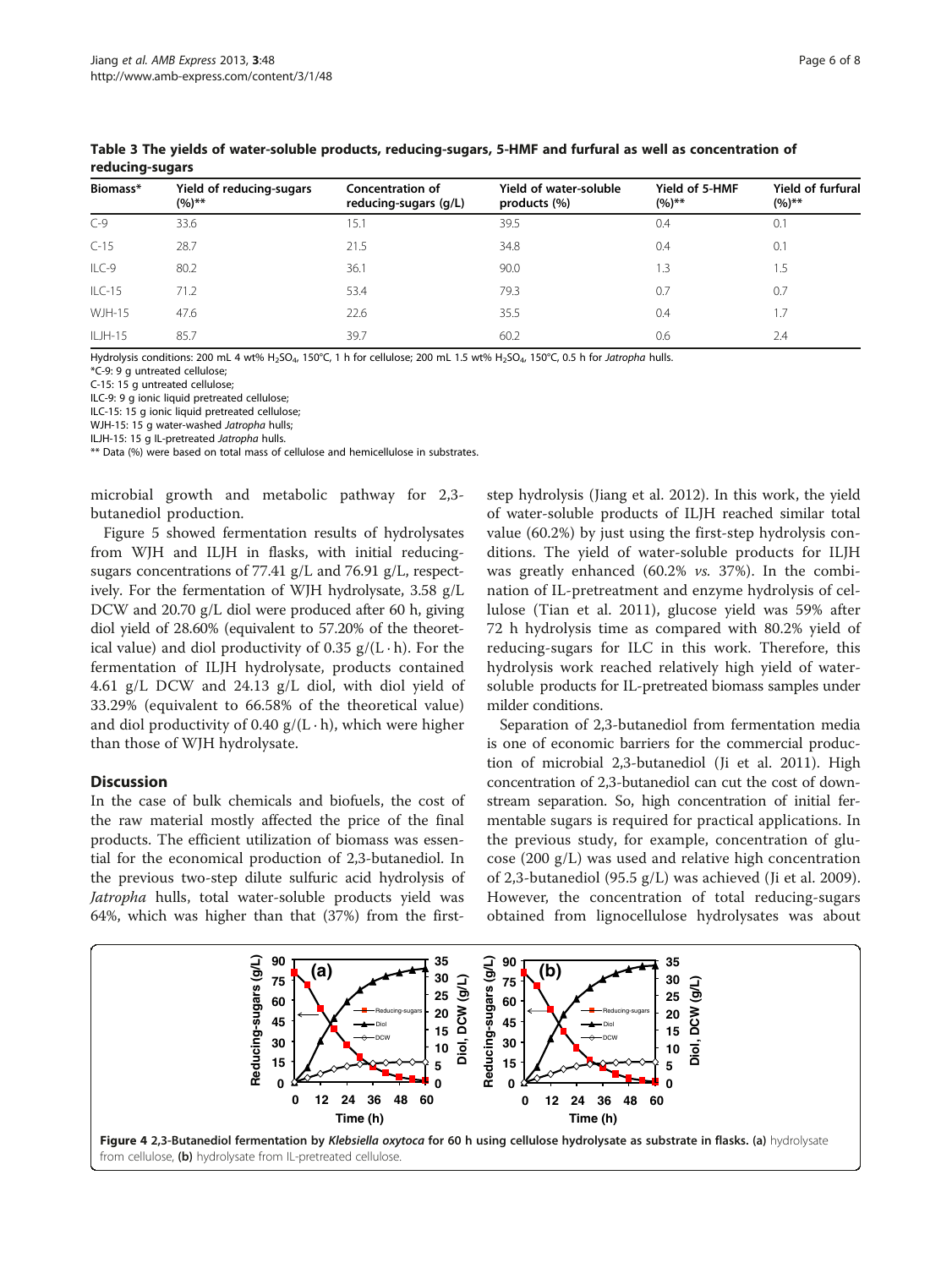<span id="page-6-0"></span>

20–30 g/L (Guo et al. [2008](#page-7-0); Cheng et al. [2010](#page-7-0); Jiang et al. [2012\)](#page-7-0). So, increasing the reducing-sugars concentration in lignocellulose hydrolysates is one of the key problems for the high efficient production of biomass-derived 2,3 butanediol. In this work, after IL-pretreatment, the concentration of reducing-sugars increased to 53.4 g/L from 21.5 g/L for cellulose, and the concentration of reducing-sugars increased to 39.7 g/L from 22.6 for lignocellulose.

In the previous work (Table 4), some chemicals after hydrolysis had significantly unfavorable influence on the 2,3-butanediol metabolic pathway and biological activities (Jiang et al. [2012](#page-7-0)). After fermentation of OJH hydrolysate (obtained from the first-step hydrolysis) for 60 h, only 5.5% diol yield was achieved. However, after washed with neutral detergent to remove extractives (e.g., proteins, lipids, pectins and nonfibrous carbohydrates) and twostep hydrolysis, diol yields reached 35.6% and 41.4% from the hydrolysates of the first- and second-step hydrolysis, respectively. Compared with OJH hydrolysate, the fermentation efficiency of WJH and ILJH hydrolysates were much higher. The reason was that most of fermentation inhibitors produced from the extractives during hydrolysis of OJH were removed by water-washed and

IL-pretreatment. IL-pretreatment benefited the fermentation of *Jatropha* hulls hydrolysate more than waterwashed pretreatment might due to the more effective removal of extractives. On the other hand, the yields of diol from WJH (28.60%) and ILJH (33.29%) hydrolysates in this work were slightly lower than that from the first-step hydrolysate from neutral detergent pretreated Jatropha hulls (35.6%) due to minor extractives still remaining in WJH and ILJH. Glucose had higher efficiency for fermentation than other sugars (Wang et al. [2010\)](#page-7-0). Therefore, the diol yield from the cellulose hydrolysate solution (41.6%) was higher than that from the hydrolysate of ILJH (33.29%), and was close to that of second-step hydrolysate (41.4%) from the solid residue (mainly cellulose) of the first-step hydrolysis of Jatropha hulls. Corncob acid hydrolysates were used as feedstocks for fermentation and after 60 h of fed-batch fermentation, a maximal 35.7 g/L 2,3-butanediol was obtained, giving a productivity of 0.59  $g/(L \cdot h)$  and a highest diol yield of 50% reported so far (Cheng et al. [2010\)](#page-7-0). In the work of Grover et al. [\(1990](#page-7-0)), wood acid hydrolysate neutralized with  $Ca(OH)$ <sub>2</sub> had been used for 2,3-butanediol production, obtaining 13.3 g/L 2,3-butanediol with a yield of 29% and a productivity of 0.28 g/L h.

Table 4 2,3-Butanediol fermentation by Klebsiella oxytoca for 60 h using different substrates in flasks

| <b>Substrates</b>                                                  | Diol (2,3-butanediol + acetoin) | <b>References</b>            |               |                      |
|--------------------------------------------------------------------|---------------------------------|------------------------------|---------------|----------------------|
|                                                                    | Concentration g/L               | Productivity $q/(L \cdot h)$ | Yield* %      |                      |
| Hydrolysate from cellulose                                         | 32.41                           | 0.54                         | 40.61 (81.22) | This study           |
| Hydrolysate from ILC                                               | 33.49                           | 0.56                         | 41.60 (83.20) | This study           |
| Hydrolysate from WJH                                               | 20.70                           | 0.35                         | 28.60 (57.20) | This study           |
| Hydrolysate from ILJH                                              | 24.13                           | 0.40                         | 33.29 (66.58) | This study           |
| Original Jatropha hulls hydrolysate from the first-step hydrolysis | 4.11                            | 0.069                        | 5.50(11)      | Jiang et al. (2012)  |
| First-step hydrolysate from pretreated Jatropha hulls              | 25.03                           | 0.42                         | 35.6 (71.2)   | Jiang et al. (2012)  |
| Second-step hydrolysate from the solid residue of the first step   | 31.57                           | 0.53                         | 41.4 (82.8)   | Jiang et al. (2012)  |
| Glucose                                                            | 97.4                            | 1.74                         | 49.0 (98.0)   | Ji et al. (2009)     |
| Corncob acid hydrolysate                                           | 35.7                            | 0.59                         | 50.0 (100.0)  | Cheng et al. (2010)  |
| Wood acid hydrolysate                                              | 13.3                            | 0.28                         | 29.0 (58.0)   | Grover et al. (1990) |

\*The data in brackets were equivalent of theoretical values.